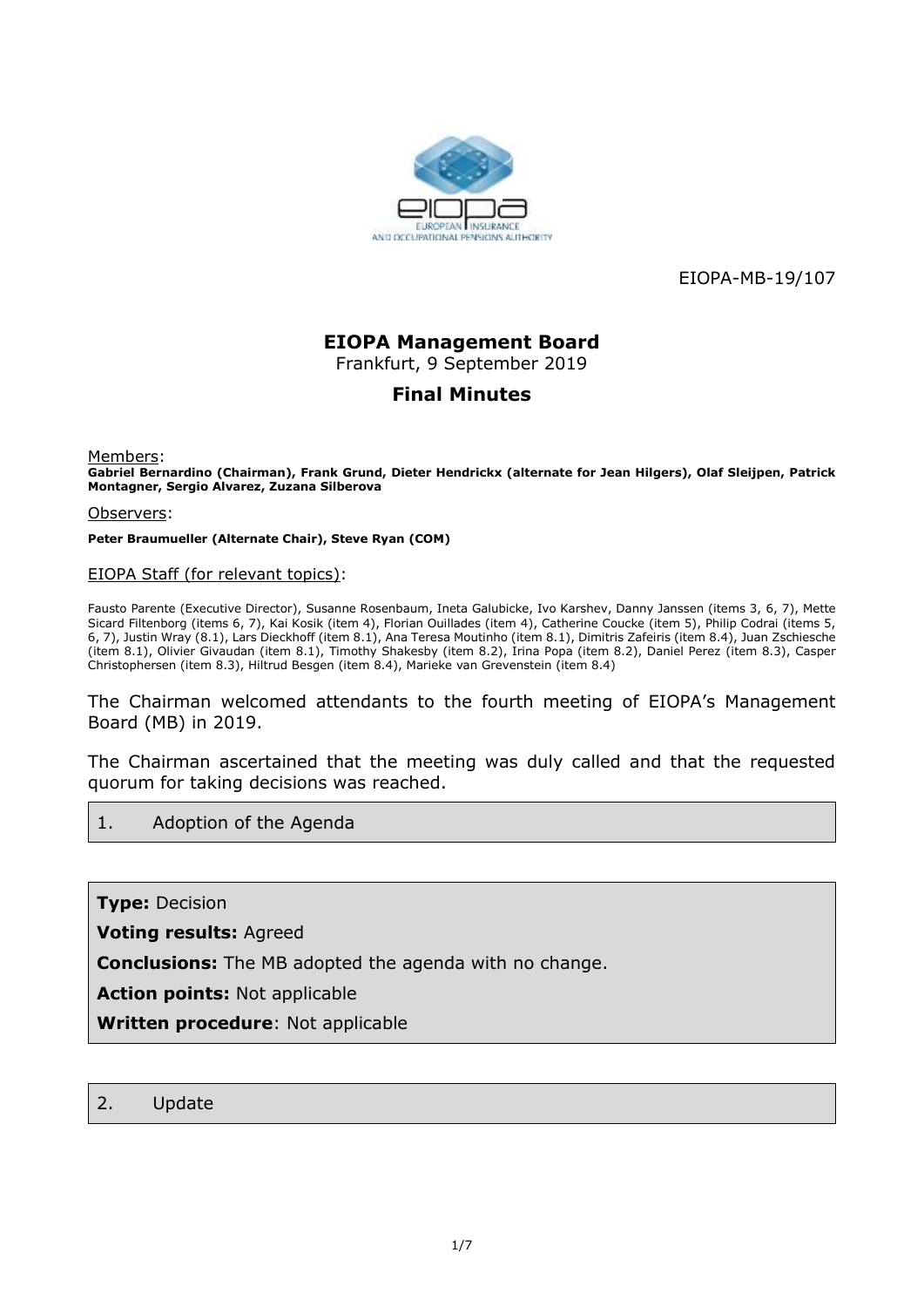**Type:** Information **Voting results:** Not applicable **Conclusions:** Not applicable

**Action points:** Not applicable

**Written Procedure:** Not applicable

### 3. HR Implementing Rules

- 3.1. Decision of the Management Board on engagement of contract staff
- 3.2. Decision of the Management Board on appraisal of contract staff
- 3.3. Decision of the Management Board on learning and development strategy

3.1. Decision of the Management Board on engagement of contract staff

### **Type:** Decision

**Voting results:** MB adopted the 'MB Decision on Engagement of Contract Staff' (EIOPA-MB-19-086, 9 September 2019).

### **Conclusions:**

 MB adopted the Decision, subject to incorporating proposed minor changes from the European Commission (COM).

### **Action points:**

- EIOPA to re-circulate to MB the amended MB Decision with incorporated changes from COM.
- EIOPA to inform COM of the new Decision.

### **Written Procedure:** Not applicable

### 3.2. Decision of the Management Board on appraisal of contract staff

### **Type:** Decision

**Voting results:** MB confirmed the application of the Commission Decision on Appraisal of Contract Staff C(2014) 2226 by analogy (EIOPA-MB-19-087, 9 September 2019).

### **Conclusions:**

• Not applicable

### **Action points:**

- EIOPA to re-circulate to MB the amended MB Decision reflecting the confirmation of application by analogy.
- EIOPA to inform COM of the confirmation of application.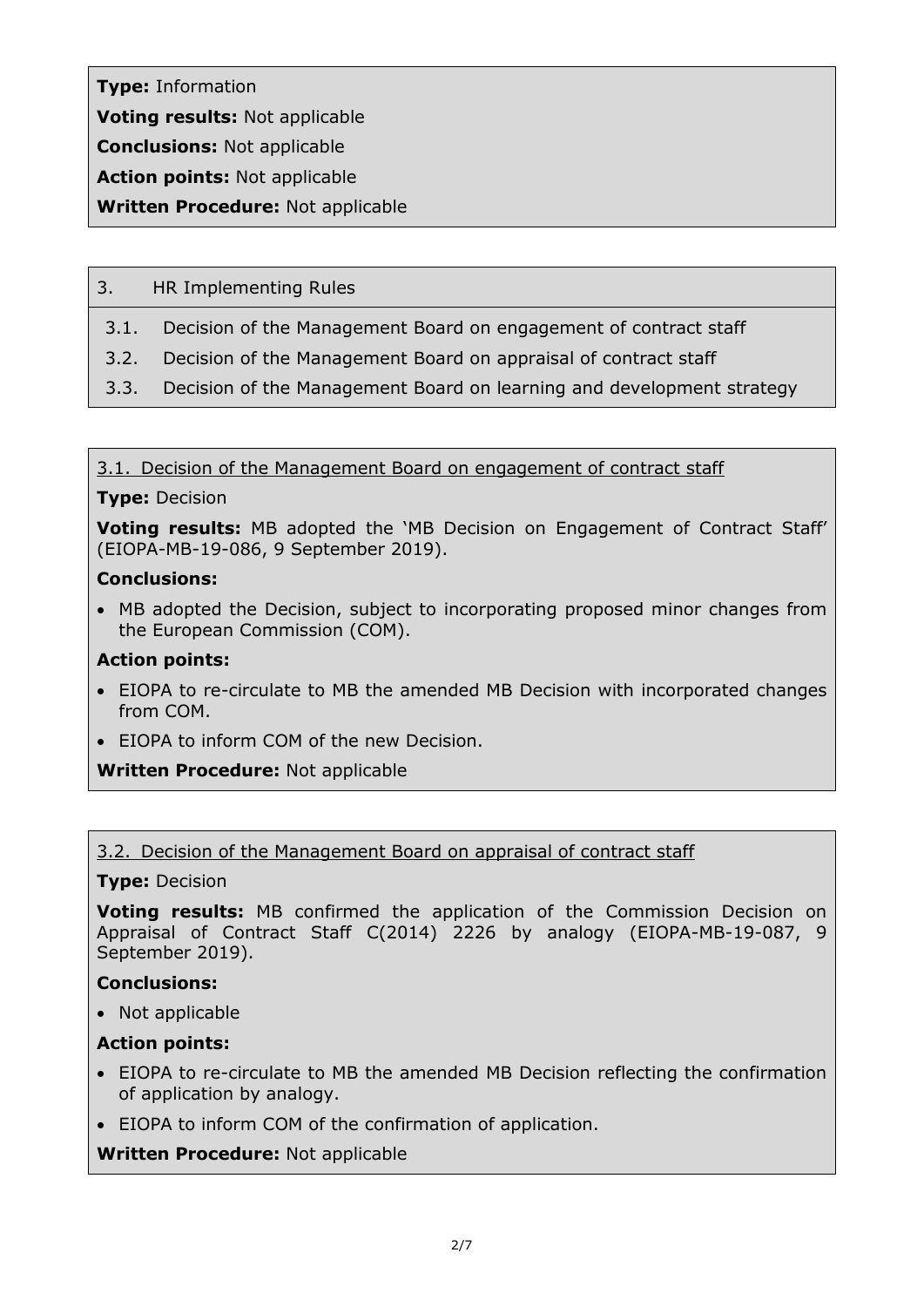### 3.2. Decision of the Management Board on learning and development strategy

#### **Type:** Decision

**Voting results:** MB adopted the 'MB Decision on Learning and Development Strategy' (EIOPA-MB-19-088, 9 September 2019).

### **Conclusions:**

 MB adopted the 'MB Decision on Learning and Development Strategy' (EIOPA-MB-19-088, 9 September 2019), subject to incorporating proposed minor changes from COM.

### **Action points:**

- EIOPA to re-circulate to the MB the amended MB Decision with incorporated changes from COM.
- EIOPA to inform COM of the new Decision.

**Written Procedure:** Not applicable

### 4. Replacement of two IRSG Member

#### **Type:** Discussion

**Voting results:** Not applicable.

#### **Conclusions:**

 MB endorsed the proposal 'Selection Panel recommendation to MB for the replacement of two Insurance and Reinsurance Stakeholder Group (IRSG) members: Ms Jana Herboczková in the category 'Industry' and Mr Giampaolo Petri, in the category 'Consumers" (EIOPA-MB-19-090, 27.08.2019) submitted by the EIOPA Selection Committee.

#### **Action points:**

 EIOPA to submit the proposal for approval to the Board of Supervisors (BoS) in September 2019.

**Written Procedure:** Not applicable

5. EIOPA's Strategic approach towards the implementation of the ESA's review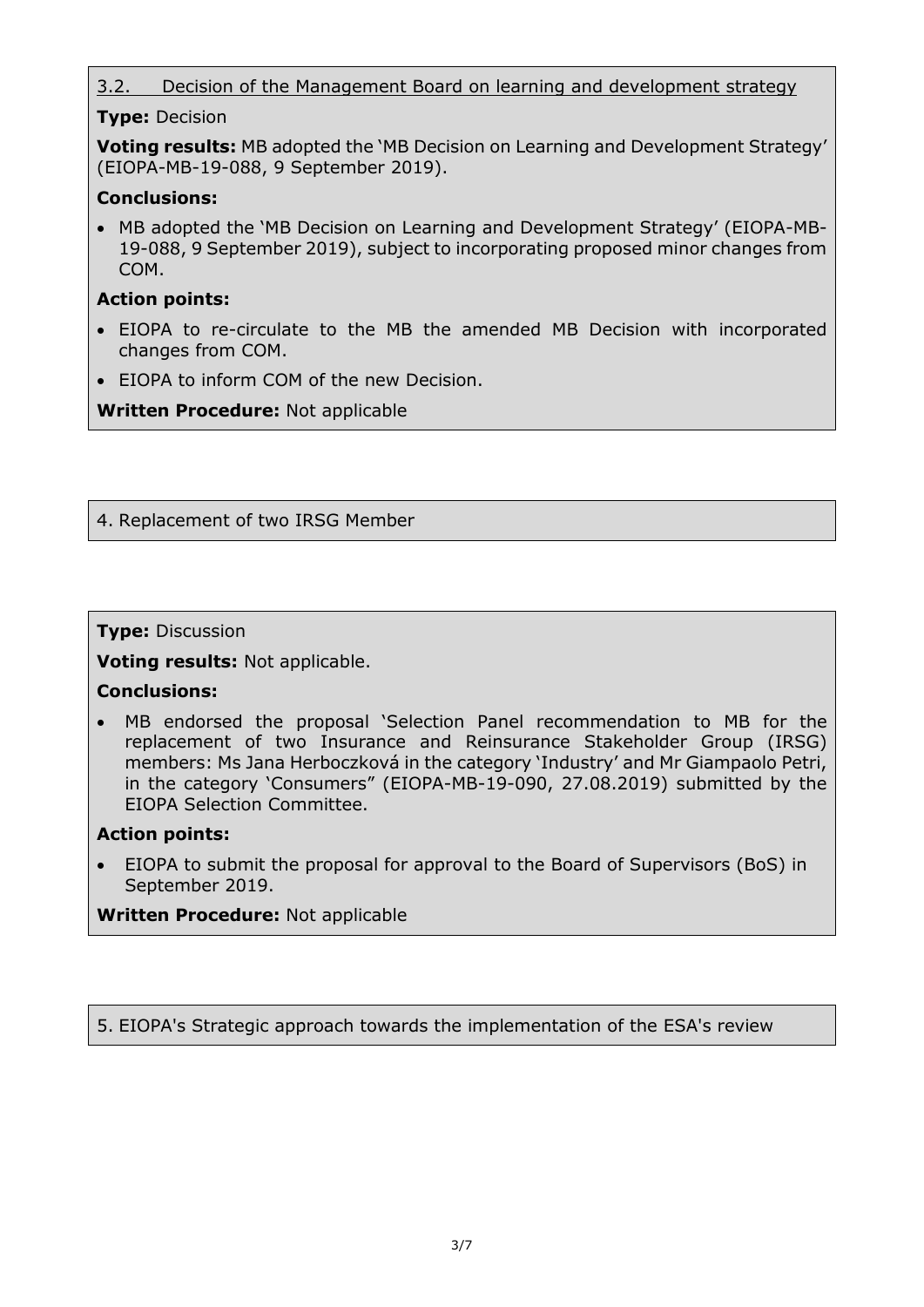#### **Type:** Discussion

### **Voting results:** Not applicable

#### **Conclusions:**

- Overall, MB agreed with EIOPA's strategic approach towards the implementation of the European Supervisory Authorities (ESA's) review.
- MB recommended EIOPA to explore how to enhance efficiency to mitigate costs for EIOPA as well as the National Competent Authorities (NCAs) in view of the accompanying resources supplementing the ESAs review as laid down in the Legislative Financial Statement (LFS).
- MB advised EIOPA to ensure as much alignment as possible with the other ESAs on common implementation points.

### **Action points:**

- EIOPA to update presentation for BoS concerning the protection of reporting persons and anti-money laundering (AML).
- EIOPA to continue strong interaction with the other ESAs.
- EIOPA to further liaise with COM to exchange views on the new provisions of the revised founding Regulation e.g. regarding the proportionality advisory committee and conflict of interest of Board members.
- **Written Procedure:** Not applicable

6. Updated Single Programming Document 2019-2021

#### **Type:** Decision

**Voting results:** MB adopted the 'Updated EIOPA Single Programming Document 2019-2021' (EIOPA-MB-19-108, 9 September 2019).

#### **Conclusions:**

• Not applicable

#### **Action points:**

 EIOPA to implement the revisions agreed to during the meeting before uploading for BoS.

#### **Written Procedure:** Not applicable

7. Single Programming Document 2020-2022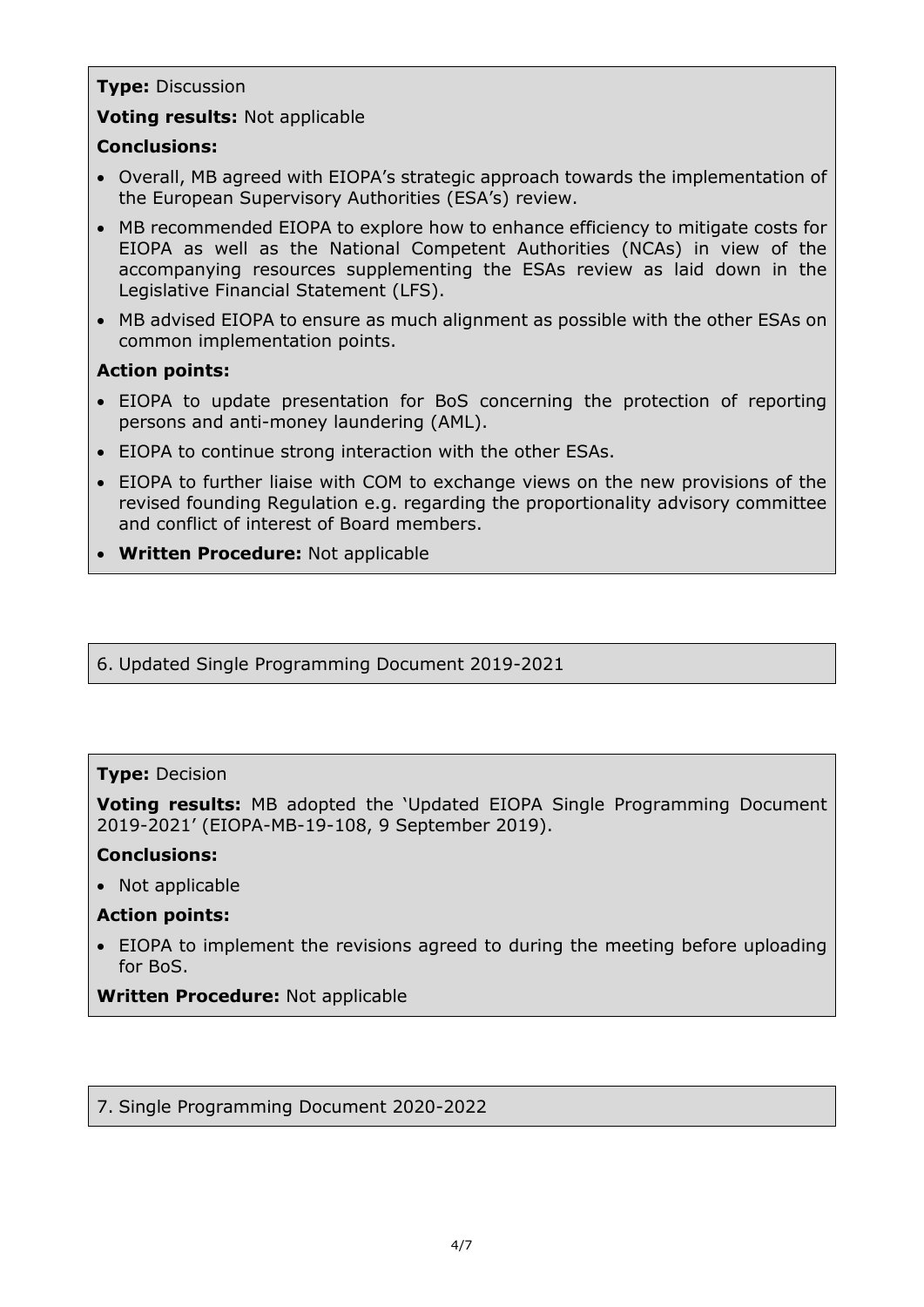### **Type:** Decision

**Voting results:** MB adopted the 'EIOPA Single Programming Document 2020-2022' (EIOPA-MB-19-111, 9 September 2019).

### **Conclusions:**

• Not applicable

### **Action points:**

 EIOPA to implement the revisions agreed to during the meeting before uploading for BoS.

**Written Procedure:** Not applicable

#### 8. BoS preparation

- 8.1. Solvency II 2020 review: Consultation paper on Opinion
- 8.2. Supervisory response to the findings in the Thematic Review on Travel **Insurance**
- 8.3. Insurance sector Climate-related transition risks: Road map to 2020 sensitivity analysis
- 8.4. Brexit Update

### 8.1. Solvency II 2020 review: Consultation paper on Opinion

**Type:** Discussion

**Voting results:** Not applicable

### **Conclusions:**

 MB agreed that the consultation paper is too long and that EIOPA should make an effort to shorten the document.

### **Action points:**

- EIOPA to implement the changes for shortening the document.
- EIOPA to include the additional questions in the consultation paper.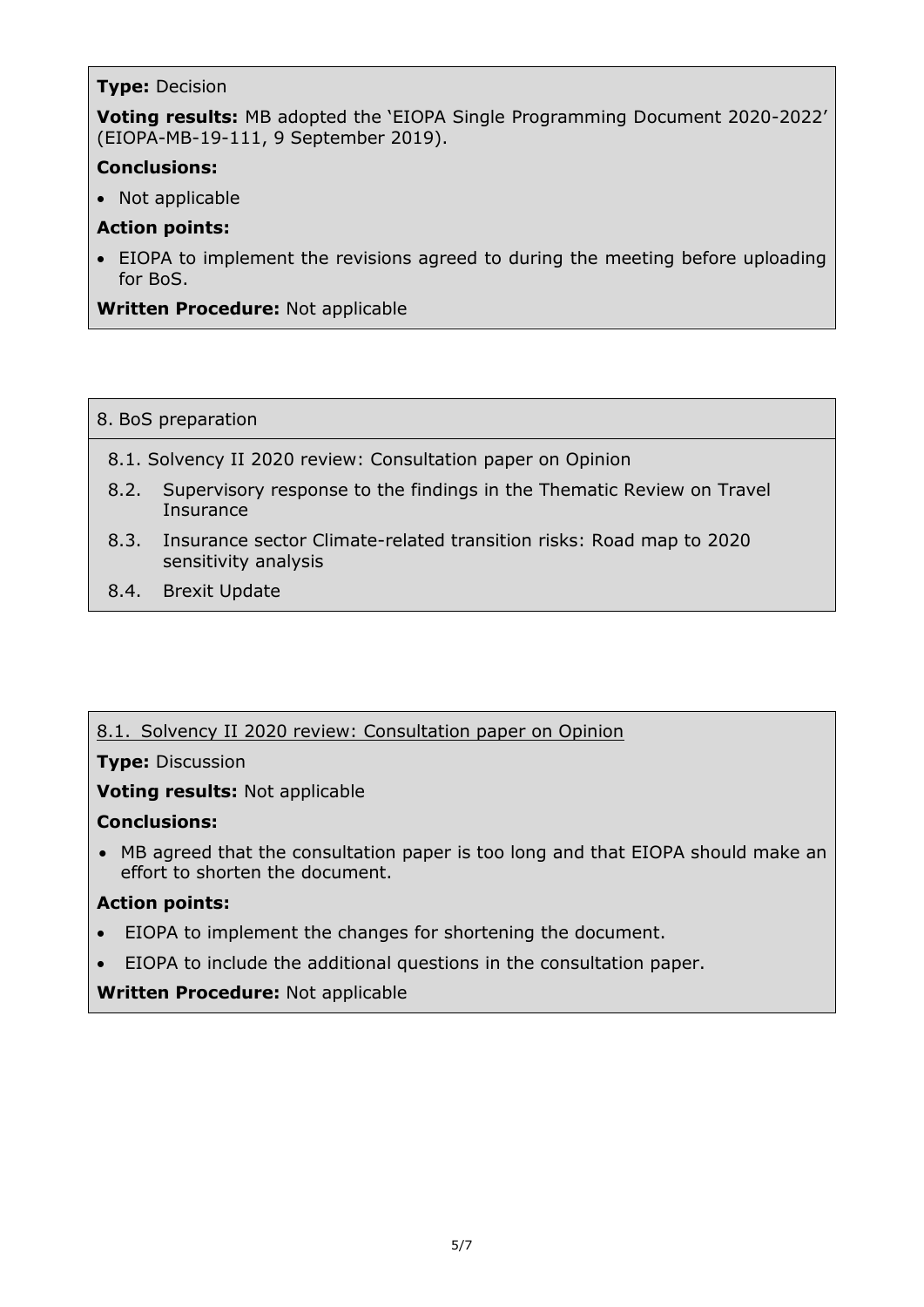8.2. Supervisory response to the findings in the Thematic Review on Travel Insurance

**Type:** Discussion

**Voting results:** Not applicable

## **Conclusions:**

- MB supported the issuance of a warning.
- MB noted that the issue of high commissions in the travel insurance market might not be present to a material degree in all EU markets.
- MB agreed that intensified supervisory scrutiny shall take into account markets specificities.

## **Action points:**

- EIOPA to fine-tune the language concerning intensified supervisory scrutiny to make reference to risk-based and proportionate supervision, reflecting national market specificities.
- EIOPA to finalise the Warning and submit it to BoS for approval.

# **Written Procedure:** Not applicable

8.3. Insurance sector Climate-related transition risks: Road map to 2020 sensitivity analysis

**Type:** Discussion

**Voting results:** Not applicable

### **Conclusions:**

- The draft roadmap was supported by MB.
- MB highlighted the need for the National Competent Authorities (NCA) involvement in line with the proposal as well as the need to separate out unit-linked assets.

### **Action points:**

EIOPA to submit the Roadmap for discussion at BoS.